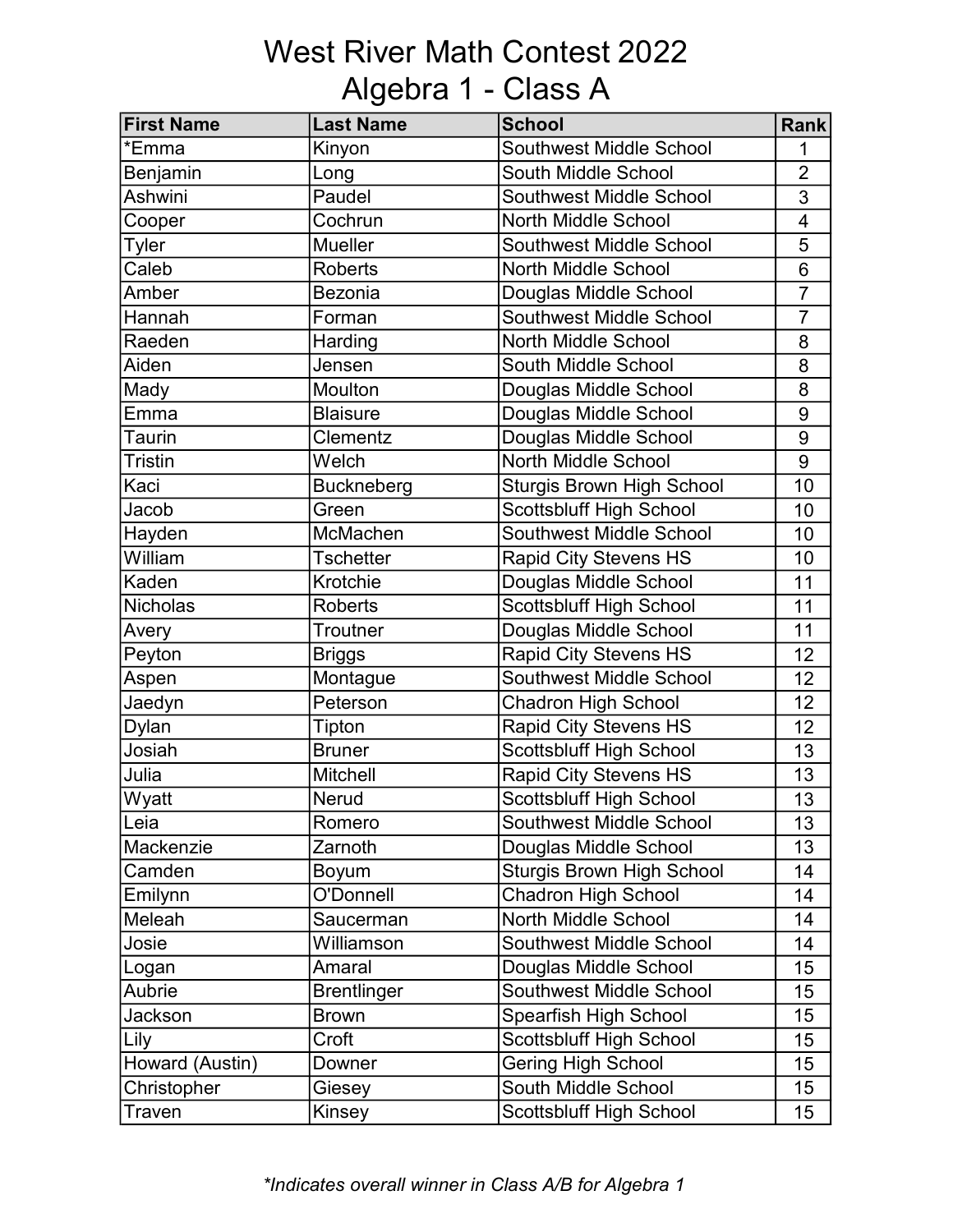## West River Math Contest 2022 Algebra 1 - Class A

| <b>First Name</b> | <b>Last Name</b> | <b>School</b>                    | <b>Rank</b> |
|-------------------|------------------|----------------------------------|-------------|
| Daniel (Danny)    | Kuhl             | <b>Sturgis Brown High School</b> | 15          |
| Allie             | <b>Mailloux</b>  | <b>Belle Fourche High School</b> | 15          |
| <b>Bishop</b>     | <b>MeDeles</b>   | North Middle School              | 15          |
| Shylee            | Merrival         | <b>North Middle School</b>       | 15          |
| Arya              | Peterson         | <b>Sturgis Brown High School</b> | 15          |
| Gaven             | <b>Petrick</b>   | <b>Sturgis Brown High School</b> | 15          |
| Josh              | Rassmussen       | <b>Belle Fourche High School</b> | 15          |
| Thomas            | Smith            | Chadron High School              | 15          |
| Abigail           | Wyatt            | North Middle School              | 15          |
| Keaton            | <b>Burgess</b>   | <b>Sturgis Brown High School</b> | 16          |
| <b>Marissa</b>    | Fosberg          | Douglas Middle School            | 16          |
| Esther            | Mandy            | <b>Southwest Middle School</b>   | 16          |
| Ephraim Manasseh  | Roque            | <b>Rapid City Stevens HS</b>     | 16          |
| Uzziah            | <b>Schwartz</b>  | <b>Chadron High School</b>       | 16          |
| Lorelei (Charlie) | Argiz            | <b>Sturgis Brown High School</b> | 17          |
| Rayna             | Cupp             | North Middle School              | 17          |
| Evin              | Gabbard          | <b>Belle Fourche High School</b> | 17          |
| Isaac             | Haar             | <b>Rapid City Stevens HS</b>     | 17          |
| Noah              | Lauen            | <b>Rapid City Stevens HS</b>     | 17          |
| Wyatt             | Lesmeister       | <b>Belle Fourche High School</b> | 17          |
| Sydney            | <b>Miller</b>    | <b>Rapid City Stevens HS</b>     | 17          |
| Kailey            | Nowowiejski      | <b>Belle Fourche High School</b> | 17          |
| Elijah            | Reza             | <b>Gering High School</b>        | 17          |
| Ender             | Walker           | Scottsbluff High School          | 17          |
| Ava               | Citrowski        | Spearfish High School            | 18          |
| James             | Koerber          | <b>Chadron High School</b>       | 18          |
| Alexandria        | <b>Stevens</b>   | <b>Belle Fourche High School</b> | 18          |
| Isaac             | Voyles           | <b>Belle Fourche High School</b> | 18          |
| Diane             | Amos             | <b>Sturgis Brown High School</b> | 19          |
| Madalyn           | Arehart          | <b>Sturgis Brown High School</b> | 19          |
| Linnea            | <b>Bleisch</b>   | <b>Scottsbluff High School</b>   | 19          |
| Aleyah            | Carbajal         | <b>Belle Fourche High School</b> | 19          |
| Harvey            | Walding          | <b>Belle Fourche High School</b> | 19          |
| Caroline          | Goodman          | North Middle School              | 20          |
| Paiden            | Sandal           | Douglas Middle School            | 20          |
| Kynlea            | <b>Boomer</b>    | <b>Sturgis Brown High School</b> | 21          |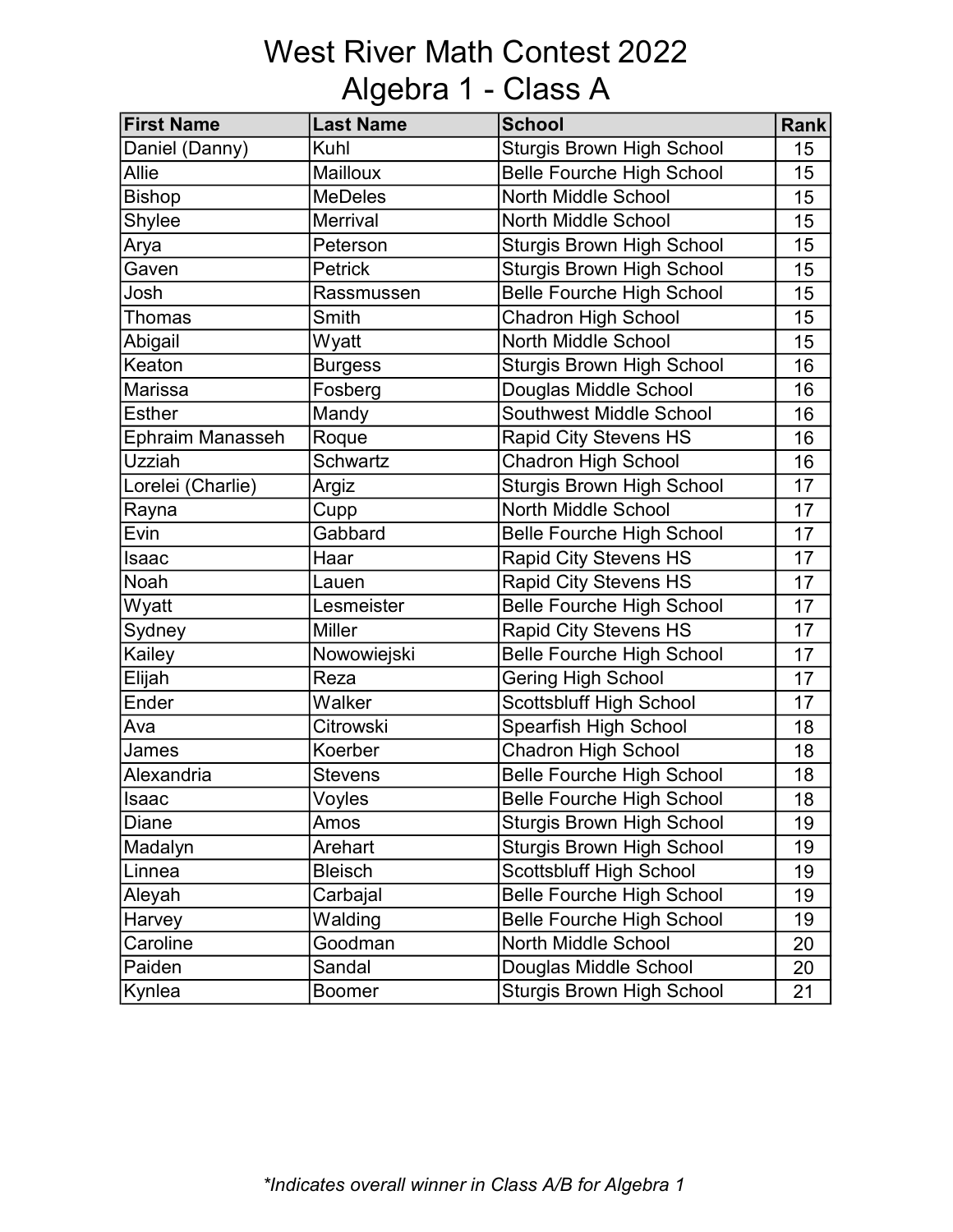### West River Math Contest 2022 Algebra 1 - Class B

| <b>First Name</b> | <b>Last Name</b> | <b>School</b>                       | <b>Rank</b>             |
|-------------------|------------------|-------------------------------------|-------------------------|
| Shourya           | Goyal            | St. Thomas More High School         | 1                       |
| Aliyah            | <b>Scherr</b>    | St. Thomas More High School         | $\overline{2}$          |
| Rhett             | <b>Miller</b>    | St. Thomas More High School         | 3                       |
| Carter            | Stamper          | St. Thomas More High School         | $\overline{\mathbf{4}}$ |
| Madison           | Boyum            | St. Thomas More High School         | 5                       |
| <b>Broeden</b>    | <b>Sales</b>     | St. Thomas More High School         | 6                       |
| Keara             | Kimler           | Lead-Deadwood High School           | $\overline{7}$          |
| Connor            | <b>Blume</b>     | <b>Custer School District</b>       | 8                       |
| Kate              | Cox              | <b>Cody Kilgore Unified Schools</b> | 8                       |
| Henry             | <b>Beckloff</b>  | Rapid City Christian School         | 9                       |
| Seth              | Heath            | Colome High School                  | 9                       |
| Katelyn           | Lauritson        | <b>Edgemont High School</b>         | 9                       |
| Luke              | Marshall         | Saint Francis Indian School         | 9                       |
| Keira             | Alfson           | <b>Custer School District</b>       | 10                      |
| Maeve             | Campbell         | <b>Lead-Deadwood Middle School</b>  | 10                      |
| <b>Tristan</b>    | Fish             | <b>Cody Kilgore Unified Schools</b> | 10                      |
| Mia               | Gifford          | Lead-Deadwood Middle School         | 10                      |
| Donovan           | <b>Shipley</b>   | <b>Hot Springs High School</b>      | 10                      |
| Vivian            | Wittmayer        | Lead-Deadwood High School           | 10                      |
| Dakota            | Allmer           | <b>Rapid City Christian School</b>  | 11                      |
| Janel             | <b>Hess</b>      | <b>Lead-Deadwood Middle School</b>  | 11                      |
| <b>Brand</b>      | Hilgenkamp       | Wall School 51-5                    | 11                      |
| Luke              | Pineda           | <b>Hot Springs High School</b>      | 11                      |
| Wesley            | Alexander        | <b>Hot Springs High School</b>      | 12                      |
| Brooklynn         | <b>Bennett</b>   | <b>Custer School District</b>       | 12                      |
| <b>Mark</b>       | <b>Bestwina</b>  | <b>Hot Springs High School</b>      | 12                      |
| Marissa           | <b>Bonsness</b>  | Rapid City Christian School         | 12                      |
| Harmonie          | Davis            | Lead-Deadwood Middle School         | 12                      |
| Austan            | Kjerstad         | Wall School 51-5                    | 12 <sub>2</sub>         |
| Alex              | Larson           | <b>Colome High School</b>           | 12 <sub>2</sub>         |
| Olivia            | LeGrand          | Lead-Deadwood Middle School         | 12 <sub>2</sub>         |
| Caresse           | Marshall         | <b>Saint Francis Indian School</b>  | 12 <sub>2</sub>         |
| Hailey            | McCann           | <b>Newell High School</b>           | 12 <sub>2</sub>         |
| <b>Braxton</b>    | <b>Miller</b>    | <b>Kimball Public Schools</b>       | 12                      |
| Keira             | Nelson           | <b>Custer School District</b>       | 12 <sub>2</sub>         |
| Samantha          | Warnke           | Rapid City Christian School         | 12 <sup>2</sup>         |
| Madison           | Leonard          | Rapid City Christian School         | 13                      |
| Natalie           | Mickelson        | Wall School 51-5                    | 13                      |
| Gracie            | Rohde            | <b>Colome High School</b>           | 13                      |
| Macie             | Ham              | <b>Rapid City Christian School</b>  | 14                      |
| Katie             | <b>Kruse</b>     | Wall School 51-5                    | 14                      |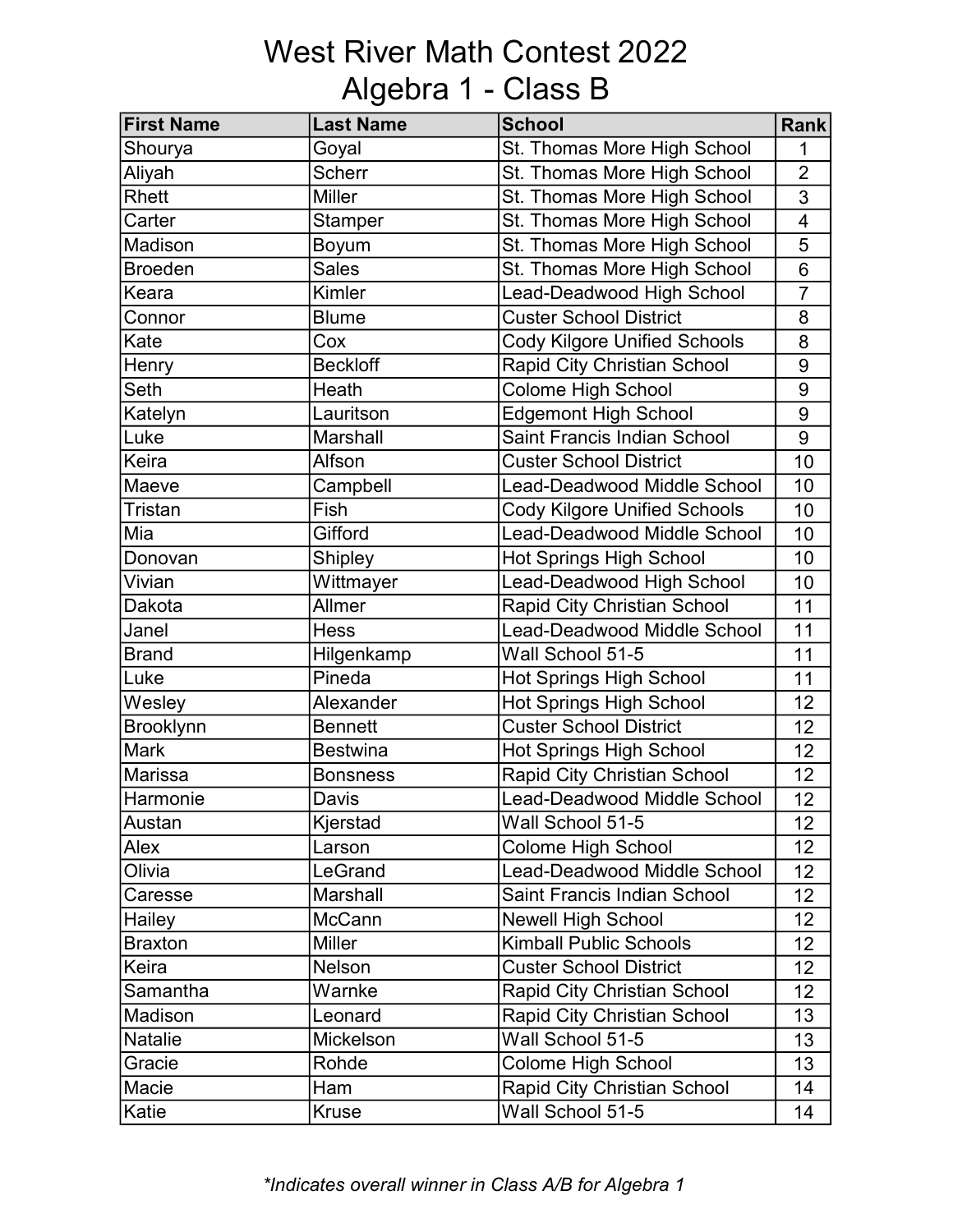# West River Math Contest 2022 Algebra 1 - Class B

| <b>First Name</b> | <b>Last Name</b> | <b>School</b>                  | <b>Rank</b> |
|-------------------|------------------|--------------------------------|-------------|
| Carley            | Norberg          | <b>Kimball Public Schools</b>  | 14          |
| Alivia            | Scearce          | <b>Hot Springs High School</b> | 14          |
| Wil               | Tussing          | New Underwood High School      | 14          |
| Raina             | Winn             | Lead-Deadwood High School      | 14          |
| Cayne             | <b>Merrill</b>   | Wall School 51-5               | 15          |
| Eddy              | <b>Adkins</b>    | Lead-Deadwood Middle School    | 16          |
| <b>Bria</b>       | <b>Buhmann</b>   | Wall School 51-5               | 16          |
| Sarah             | Erk              | <b>Newell High School</b>      | 16          |
| <b>Bella</b>      | Fuller           | <b>Custer School District</b>  | 16          |
| Madisson          | <b>Mailloux</b>  | <b>Newell High School</b>      | 16          |
| Ayden             | Naslund          | Cody Kilgore Unified Schools   | 16          |
| Emma              | Novotney         | <b>Kimball Public Schools</b>  | 16          |
| Addisyn           | Olson            | <b>Kimball Public Schools</b>  | 16          |
| Josephine         | Perry            | <b>Kimball Public Schools</b>  | 16          |
| <b>Briar</b>      | Rose             | Lead-Deadwood High School      | 16          |
| Jonas             | Runge            | Lead-Deadwood High School      | 16          |
| Jayden            | Tesch            | <b>Newell High School</b>      | 16          |
| Nolan             | Cook             | <b>Kimball Public Schools</b>  | 17          |
| Danica            | <b>Demarrias</b> | Wakpala                        | 17          |
| Vaida             | Feltman          | New Underwood High School      | 18          |
| Kolton            | Hagen            | <b>Hot Springs High School</b> | 18          |
| Chelsea           | <b>Miller</b>    | Lead-Deadwood High School      | 18          |
| Cory              | Thompson         | Wakpala                        | 18          |
| Ty                | Valandra         | Saint Francis Indian School    | 18          |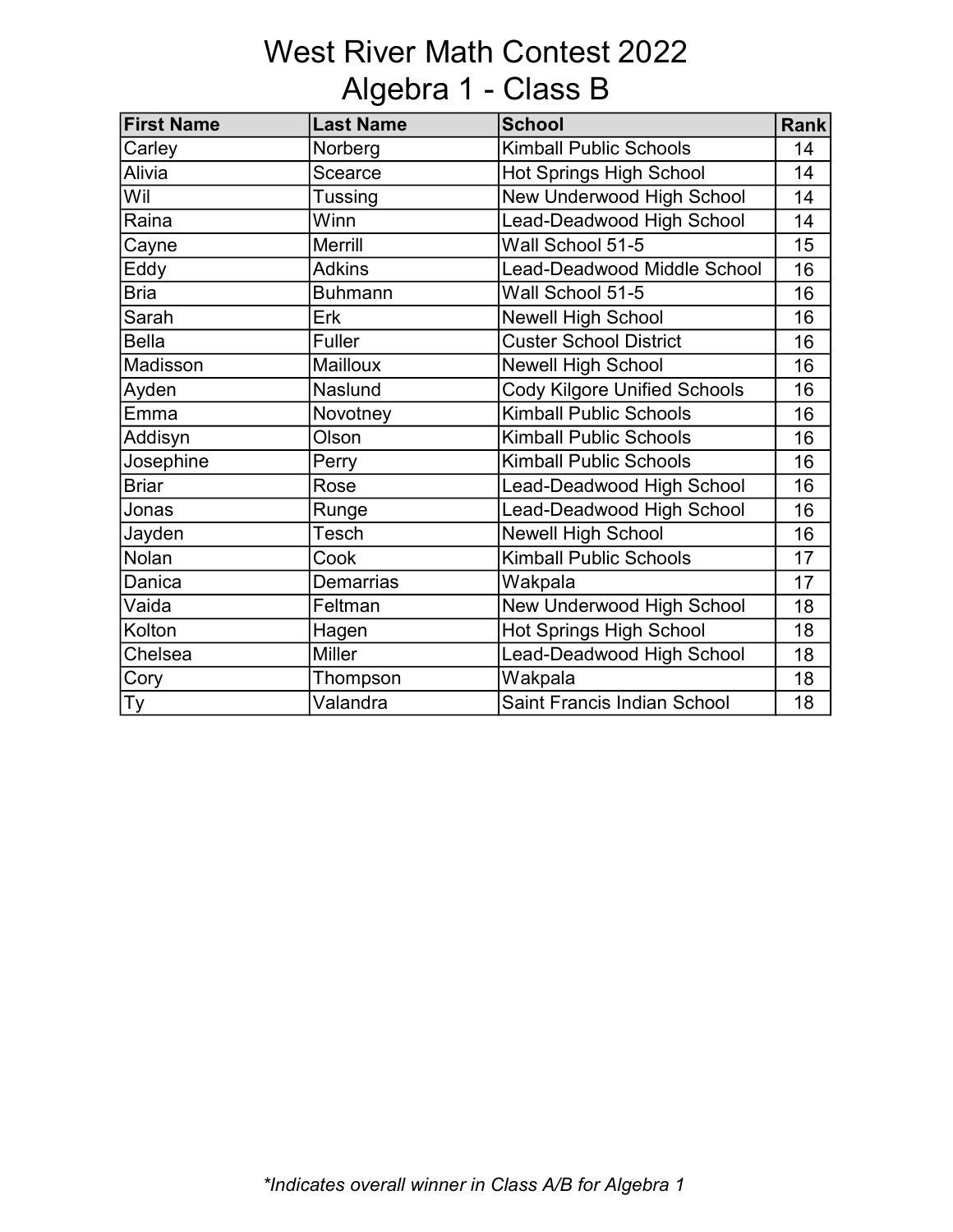## West River Math Contest 2022 Geometry - Class A

| <b>First Name</b> | <b>Last Name</b> | <b>School</b>                    | <b>Rank</b>    |
|-------------------|------------------|----------------------------------|----------------|
| Landen            | Heine            | <b>Scottsbluff High School</b>   |                |
| Kane              | Mathson          | <b>Gering High School</b>        | $\overline{2}$ |
| Maci              | <b>Dorshorst</b> | <b>Scottsbluff High School</b>   | 3              |
| Quinton           | <b>Robbins</b>   | <b>Gering High School</b>        | 4              |
| Kelly             | Clauson          | Douglas High School              | 5              |
| Tony              | Knappen          | <b>Belle Fourche High School</b> | 6              |
| Anton             | Allen            | <b>Sturgis Brown High School</b> | $\overline{7}$ |
| Elaine            | Chang            | <b>Rapid City Stevens HS</b>     | $\overline{7}$ |
| Kaiva             | Coleman          | <b>Rapid City Stevens HS</b>     | $\overline{7}$ |
| <b>Lillian</b>    | <b>DeWitt</b>    | <b>Scottsbluff High School</b>   | $\overline{7}$ |
| Henlie            | Fleming          | <b>Rapid City Stevens HS</b>     | $\overline{7}$ |
| Capria            | Rogers           | <b>Scottsbluff High School</b>   | $\overline{7}$ |
| Roman             | <b>Slack</b>     | <b>Rapid City Stevens HS</b>     | $\overline{7}$ |
| <b>Rylie</b>      | Sleep            | <b>Rapid City Stevens HS</b>     | $\overline{7}$ |
| Revan             | Wilde            | <b>Sturgis Brown High School</b> | $\overline{7}$ |
| Capri             | Cammack          | <b>Sturgis Brown High School</b> | 8              |
| Mina              | Griffith         | <b>Scottsbluff High School</b>   | 8              |
| Euana             | Matute           | <b>Rapid City Stevens HS</b>     | 8              |
| Jagur             | Parks            | <b>Rapid City Stevens HS</b>     | 8              |
| Victoria          | Carlin           | <b>Rapid City Stevens HS</b>     | 9              |
| Aiden             | Gass             | Scottsbluff High School          | $9\,$          |
| Mackenzee         | Launsby          | Douglas High School              | 9              |
| Jason             | Pursel           | <b>Belle Fourche High School</b> | 9              |
| Josie             | Reedy            | <b>Sturgis Brown High School</b> | 9              |
| Erin              | Shaw             | <b>Sturgis Brown High School</b> | 9              |
| Katalia           | Adams            | <b>Scottsbluff High School</b>   | 10             |
| Brandon           | <b>Baker</b>     | <b>Scottsbluff High School</b>   | 10             |
| Allison           | Clodfelter       | <b>Scottsbluff High School</b>   | 10             |
| Katherine         | Dorch            | <b>Rapid City Stevens HS</b>     | 10             |
| Naveah            | Laeger           | <b>Gering High School</b>        | 10             |
| Rebecca           | Landreneau       | Douglas High School              | 10             |
| Brianna           | McGovern         | Douglas High School              | 10             |
| Kaytlyn           | <b>Triplet</b>   | Douglas High School              | 10             |
| Shawna            | Castano          | Scottsbluff High School          | 11             |
| Taylor            | Irwin            | Douglas High School              | 11             |
| Nathan            | Plotkin          | <b>Rapid City Stevens HS</b>     | 11             |
| Elizabeth         | <b>McCord</b>    | <b>Belle Fourche High School</b> | 12             |
| Lily              | Kadolph          | <b>Gering High School</b>        | 13             |
| Gracelyn          | Muggli           | Gering High School               | 13             |
| Hailey            | Anderson         | <b>Belle Fourche High School</b> | 14             |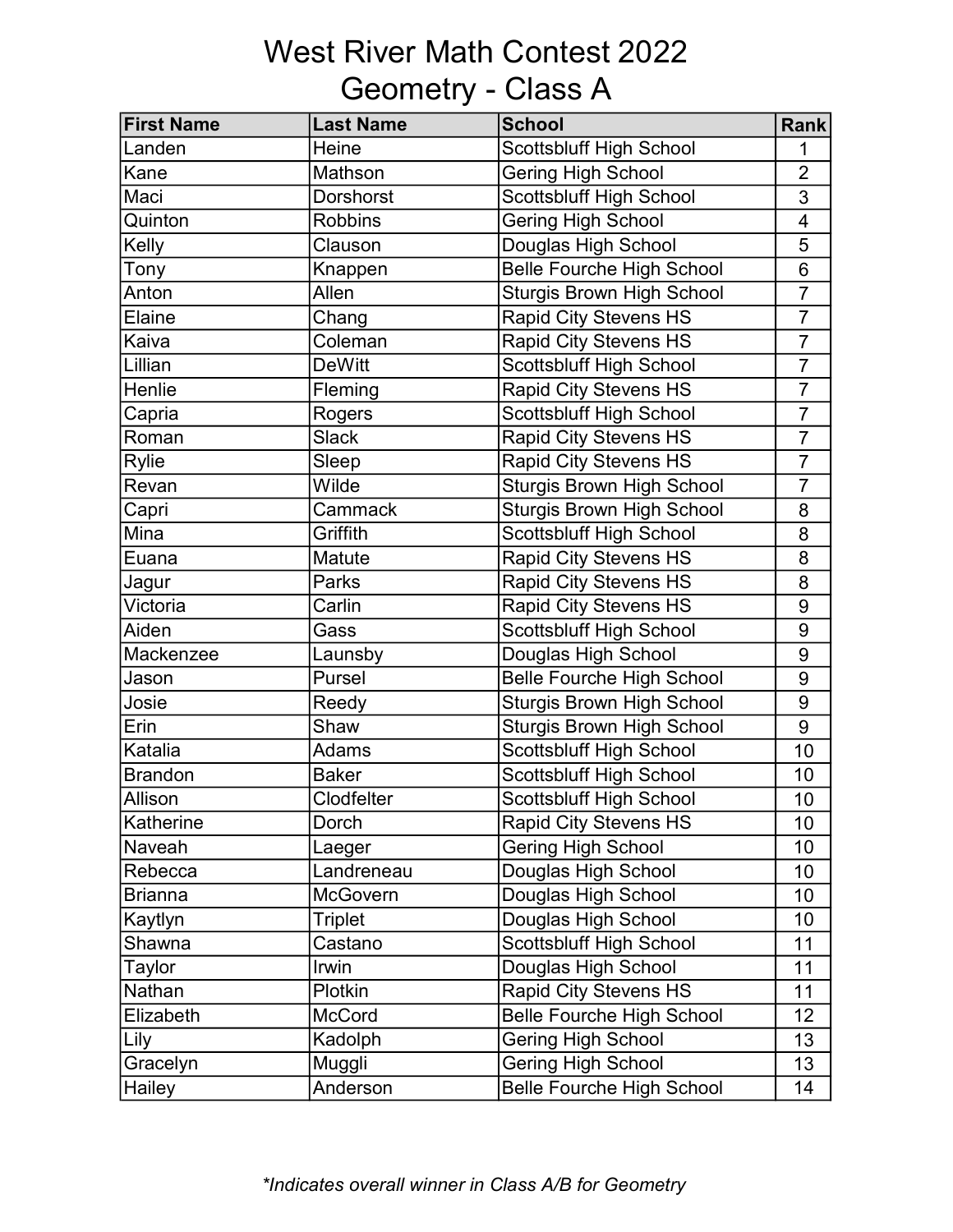# West River Math Contest 2022 Geometry - Class B

| <b>First Name</b> | <b>Last Name</b> | <b>School</b>                       | <b>Rank</b>              |
|-------------------|------------------|-------------------------------------|--------------------------|
| *Eric             | Poole            | Rapid City Christian School         | 1                        |
| <b>John Paul</b>  | Witte            | Witte Homeschool                    | $\overline{2}$           |
| Zachary           | Wilson           | <b>Hot Springs High School</b>      | 3                        |
| Nadaya            | Johnson-Mooney   | <b>Cody Kilgore Unified Schools</b> | $\overline{\mathcal{A}}$ |
| Isaac             | Robinson         | <b>Cody Kilgore Unified Schools</b> | 5                        |
| Jace              | <b>Blasius</b>   | Wall School 51-5                    | 6                        |
| Connor            | <b>Bender</b>    | Lead-Deadwood High School           | $\overline{7}$           |
| Westlie           | Cahoy            | Colome High School                  | $\overline{7}$           |
| Peter             | Cernicky         | St. Thomas More High School         | $\overline{7}$           |
| Olivia            | Culver           | New Underwood High School           | $\overline{7}$           |
| Noah              | Greni            | Rapid City Christian School         | $\overline{7}$           |
| Vincent           | Irizarry         | <b>Hot Springs High School</b>      | $\overline{7}$           |
| Joseph            | Laprath          | Colome High School                  | $\overline{7}$           |
| Jordyn            | Larsen           | <b>Custer School District</b>       | $\overline{7}$           |
| Peyton            | Ostenson         | <b>Edgemont High School</b>         | $\overline{7}$           |
| Hudson            | Selfridge        | Rapid City Christian School         | $\overline{7}$           |
| Gavin             | Tesch            | <b>Newell High School</b>           | $\overline{7}$           |
| Kamryn            | <b>Tucker</b>    | <b>Cody Kilgore Unified Schools</b> | $\overline{7}$           |
| Jethro            | Macalalad        | Wall School 51-5                    | 8                        |
| Katie             | Nelson           | Rapid City Christian School         | 8                        |
| Olivia            | Ellstrom         | <b>Edgemont High School</b>         | 9                        |
| Dylan             | Frank            | <b>Custer School District</b>       | 9                        |
| Luke              | <b>Harris</b>    | Lead-Deadwood High School           | 9                        |
| Kari              | Mollman          | Lead-Deadwood High School           | 9                        |
| Levi              | Sharp            | Wall School 51-5                    | 9                        |
| Dawson            | Wagner           | St. Thomas More High School         | 9                        |
| Lexi              | <b>Brandt</b>    | Hill City High School               | 10                       |
| Declan            | Duffy            | St. Thomas More High School         | 10                       |
| Megan             | Jackson          | <b>Newell High School</b>           | 10                       |
| Sam               | Kooima           | Lead-Deadwood High School           | 10                       |
| Joshua            | Stomprud         | <b>Newell High School</b>           | 10                       |
| Trayton           | Weiss            | <b>Custer School District</b>       | 10                       |
| Linkin            | <b>Ballard</b>   | New Underwood High School           | 11                       |
| Mason             | Heath            | Wall School 51-5                    | 11                       |
| Raelynn           | Kingsley         | <b>Colome High School</b>           | 11                       |
| Mya               | Lucero           | Lead-Deadwood High School           | 11                       |
| Macee             | Paulsen          | Wall School 51-5                    | 11                       |
| Amy               | Printz           | <b>Edgemont High School</b>         | 11                       |
| Connor            | Reed             | St. Thomas More High School         | 11                       |
| Alexa             | <b>Scherr</b>    | St. Thomas More High School         | 11                       |
| Keraliyah         | Weekley          | <b>Hot Springs High School</b>      | 11                       |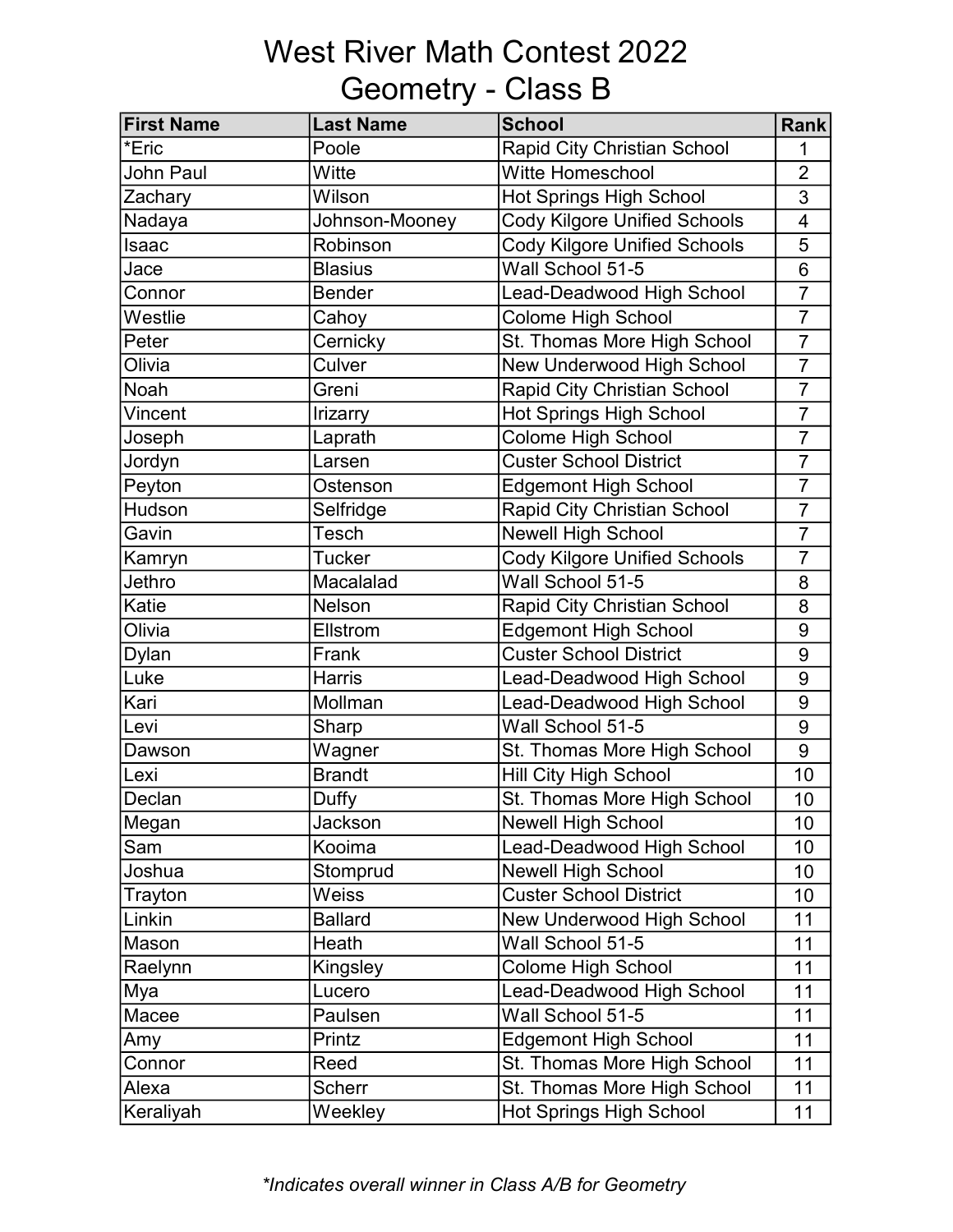# West River Math Contest 2022 Geometry - Class B

| <b>First Name</b> | <b>Last Name</b> | <b>School</b>                  | <b>Rank</b> |
|-------------------|------------------|--------------------------------|-------------|
| Kenadee           | Maciejewski      | <b>Hot Springs High School</b> | 12          |
| Ashlynn           | Snyder           | <b>Custer School District</b>  | 12          |
| Ryder             | <b>Bailey</b>    | <b>Custer School District</b>  | 13          |
| Shriya            | Gangineni        | St. Thomas More High School    | 13          |
| Jacob             | Hoeke            | New Underwood High School      | 13          |
| Lucy              | Moon             | Wall School 51-5               | 13          |
| Abigail           | <b>Boggs</b>     | <b>Custer School District</b>  | 14          |
| Taylor            | Krebsbach        | New Underwood High School      | 15          |
| Jaelyn            | Wendt            | <b>Newell High School</b>      | 16          |
| D'Laina           | Eagle            | Wakpala                        | 17          |
| Ashley            | Griffin          | New Underwood High School      | 17          |
| Draven            | <b>Baker</b>     | Wakpala                        | 18          |
| <b>Xander</b>     | Jones            | New Underwood High School      | 18          |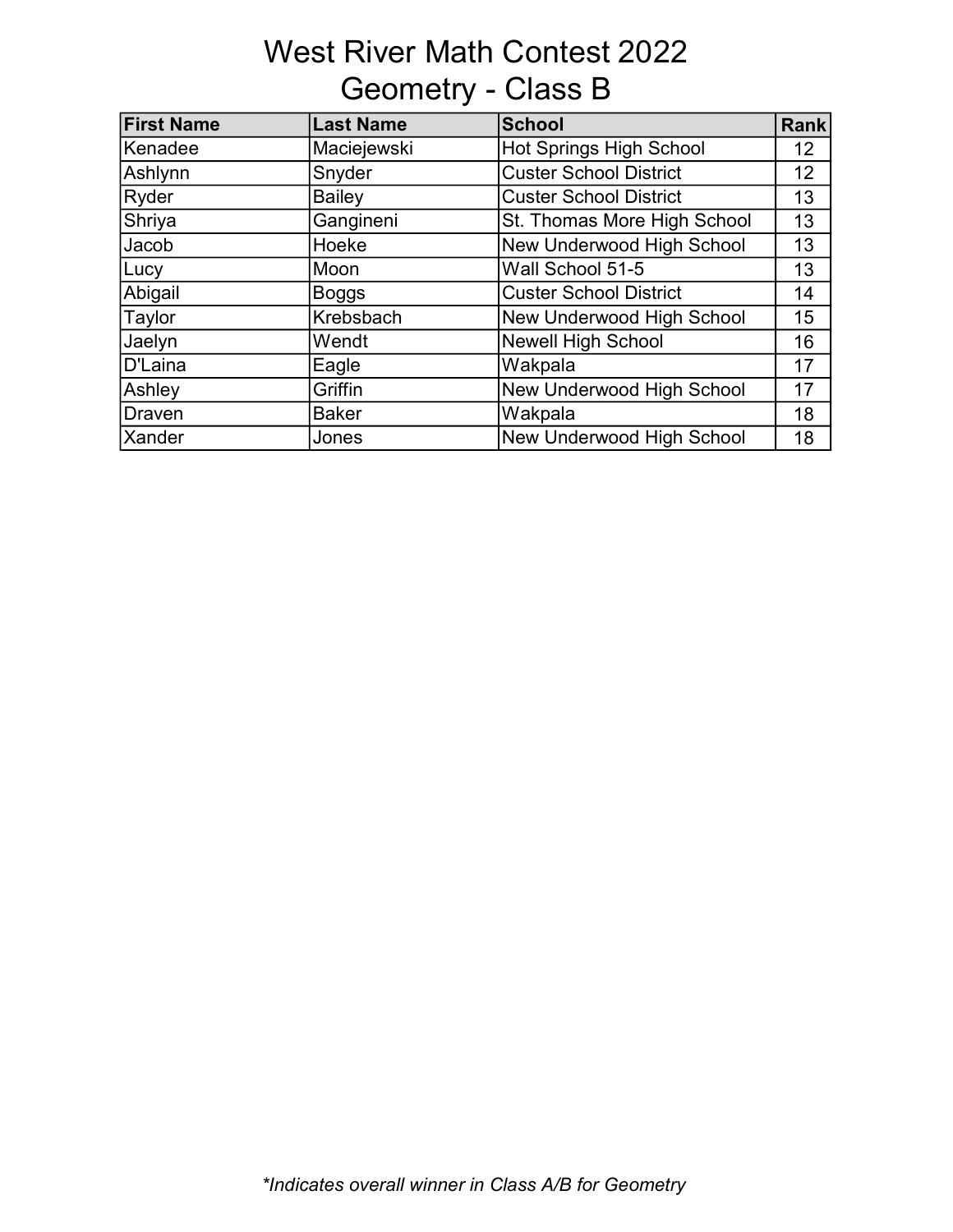# West River Math Contest 2022 Algebra 2 - Class A

| <b>First Name</b> | <b>Last Name</b>      | <b>School</b>                    | <b>Rank</b>    |
|-------------------|-----------------------|----------------------------------|----------------|
| *Daniel           | Voight                | <b>Sturgis Brown High School</b> | 1              |
| Zephaniah         | Henderson             | <b>Gering High School</b>        | $\overline{2}$ |
| Jasper            | <b>Burnit</b>         | Spearfish High School            | 3              |
| Jacob             | Maser                 | <b>Scottsbluff High School</b>   | 4              |
| Johnathan         | <b>Brickey</b>        | <b>Rapid City Stevens HS</b>     | 5              |
| Johnathon         | Groves                | Douglas High School              | 6              |
| <b>Tristin</b>    | Nelson                | <b>Rapid City Stevens HS</b>     | 6              |
| <b>Natalie</b>    | Peterson              | Gering High School               | $\overline{7}$ |
| Anissa            | Pietzyk               | Spearfish High School            | $\overline{7}$ |
| <b>Adeline</b>    | Thomsen               | <b>Belle Fourche High School</b> | $\overline{7}$ |
| <b>Bethany</b>    | Veal                  | Douglas High School              | $\overline{7}$ |
| Amanda            | <b>Byrd</b>           | <b>Belle Fourche High School</b> | 8              |
| Audrey            | Kaufman               | <b>Sturgis Brown High School</b> | 8              |
| Jaleigh           | <b>Kumm</b>           | <b>Gering High School</b>        | 8              |
| <b>Madeline</b>   | Leithoff              | <b>Rapid City Stevens HS</b>     | 8              |
| Dominic           | Marostica             | <b>Gering High School</b>        | 8              |
| Harrison          | Maser                 | Scottsbluff High School          | 8              |
| <b>Marcus</b>     | Montemayor            | Scottsbluff High School          | 8              |
| Holland           | Post                  | <b>Rapid City Stevens HS</b>     | 8              |
| Jocelyn           | Vifquain              | Spearfish High School            | 8              |
| Chloe             | Gillaspie             | Douglas High School              | 9              |
| Hayden            | Holec                 | <b>Rapid City Stevens HS</b>     | 9              |
| Rebekah           | Hyman                 | <b>Sturgis Brown High School</b> | 9              |
| Jacey             | Irwin                 | Douglas High School              | 9              |
| Sierra            | Little                | <b>Scottsbluff High School</b>   | 9              |
| Jayda             | Mohammed              | Douglas High School              | 9              |
| Erik              | Nelson                | <b>Rapid City Stevens HS</b>     | 9              |
| Hannah            | Rugroden              | Scottsbluff High School          | 9              |
| Ashlee            | Schrempp              | <b>Sturgis Brown High School</b> | 9              |
| Lucas             | Skoglund              | Spearfish High School            | 9              |
| Gavin             | Sloan                 | Chadron High School              | 9              |
| Malachi           | Tatum                 | Douglas High School              | 9              |
| IJ                | VanBuren              | Spearfish High School            | 9              |
| Samuel            | <b>Blickensderfer</b> | <b>Rapid City Stevens HS</b>     | 10             |
| Bono              | <b>Buchtel</b>        | <b>Sturgis Brown High School</b> | 10             |
| Grace             | Clooten               | <b>Belle Fourche High School</b> | 10             |
| Kord              | Colburn               | <b>Belle Fourche High School</b> | 10             |
| Juana             | Gonzales-Hernandez    | Scottsbluff High School          | 10             |
| Adam              | Hyman                 | <b>Sturgis Brown High School</b> | 10             |
| Martin            | Jones                 | <b>Sturgis Brown High School</b> | 10             |
| Kaelei            | Kapust                | Spearfish High School            | 10             |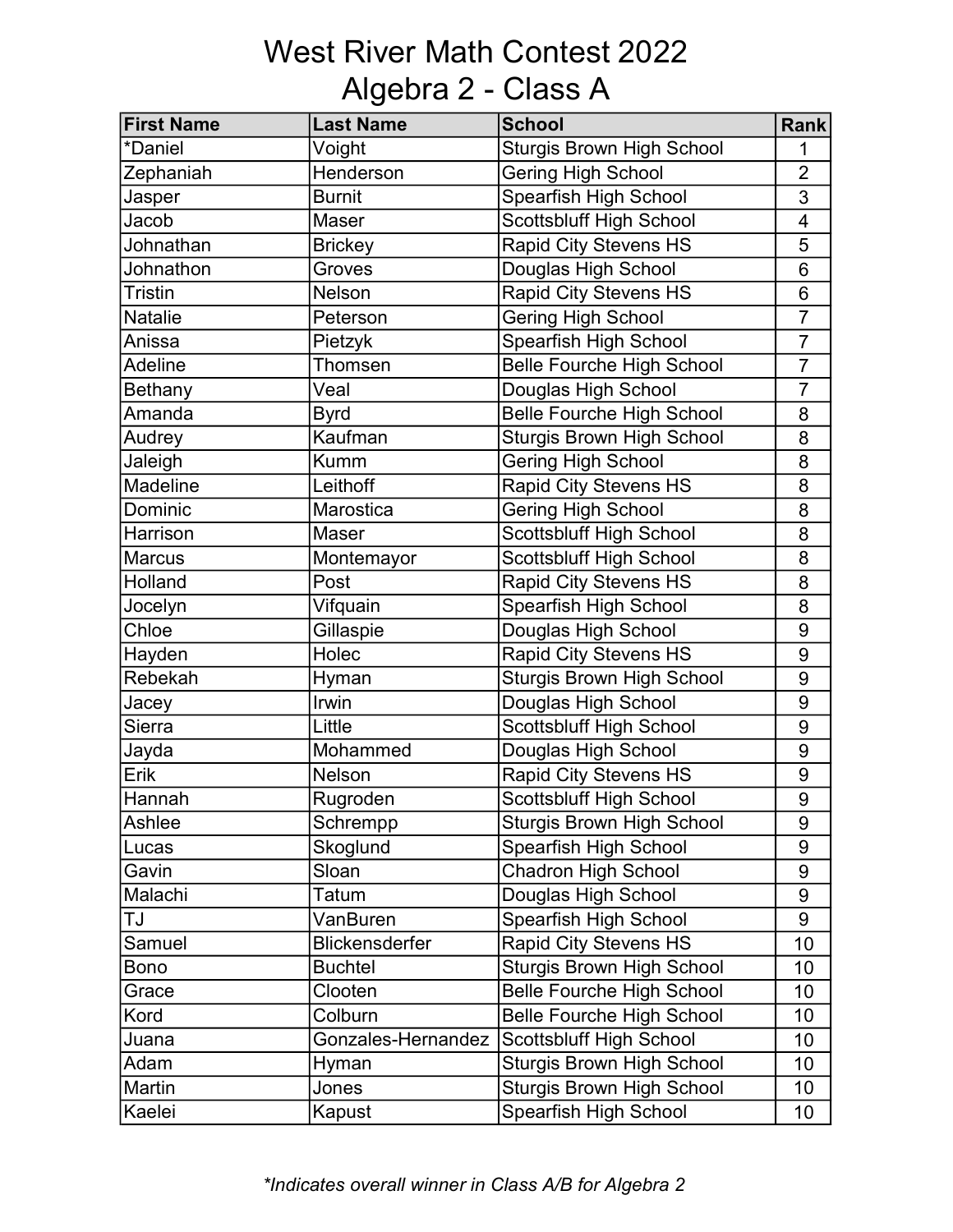## West River Math Contest 2022 Algebra 2 - Class A

| <b>First Name</b> | Last Name       | <b>School</b>                    | <b>Rank</b> |
|-------------------|-----------------|----------------------------------|-------------|
| Kaden             | Malcom          | <b>Gering High School</b>        | 10          |
| Paige             | <b>McNabb</b>   | <b>Rapid City Stevens HS</b>     | 10          |
| <b>Jadon</b>      | Olsson          | Spearfish High School            | 10          |
| Chet              | Renner          | <b>Rapid City Stevens HS</b>     | 10          |
| Grady             | <b>Robbins</b>  | <b>Gering High School</b>        | 10          |
| Olivia            | <b>Roberts</b>  | <b>Rapid City Stevens HS</b>     | 10          |
| Margo             | <b>Bowles</b>   | <b>Scottsbluff High School</b>   | 11          |
| Maya              | Cobos           | <b>Scottsbluff High School</b>   | 11          |
| <b>Brooke</b>     | Crane           | Scottsbluff High School          | 11          |
| <b>Dyllan</b>     | <b>Gies</b>     | <b>Scottsbluff High School</b>   | 11          |
| Gabriela          | Grabowska-Hoyle | Douglas High School              | 11          |
| Merrick           | Mason           | <b>Rapid City Stevens HS</b>     | 11          |
| <b>Justice</b>    | <b>Njos</b>     | <b>Belle Fourche High School</b> | 11          |
| Katelyn           | Shimic          | <b>Gering High School</b>        | 11          |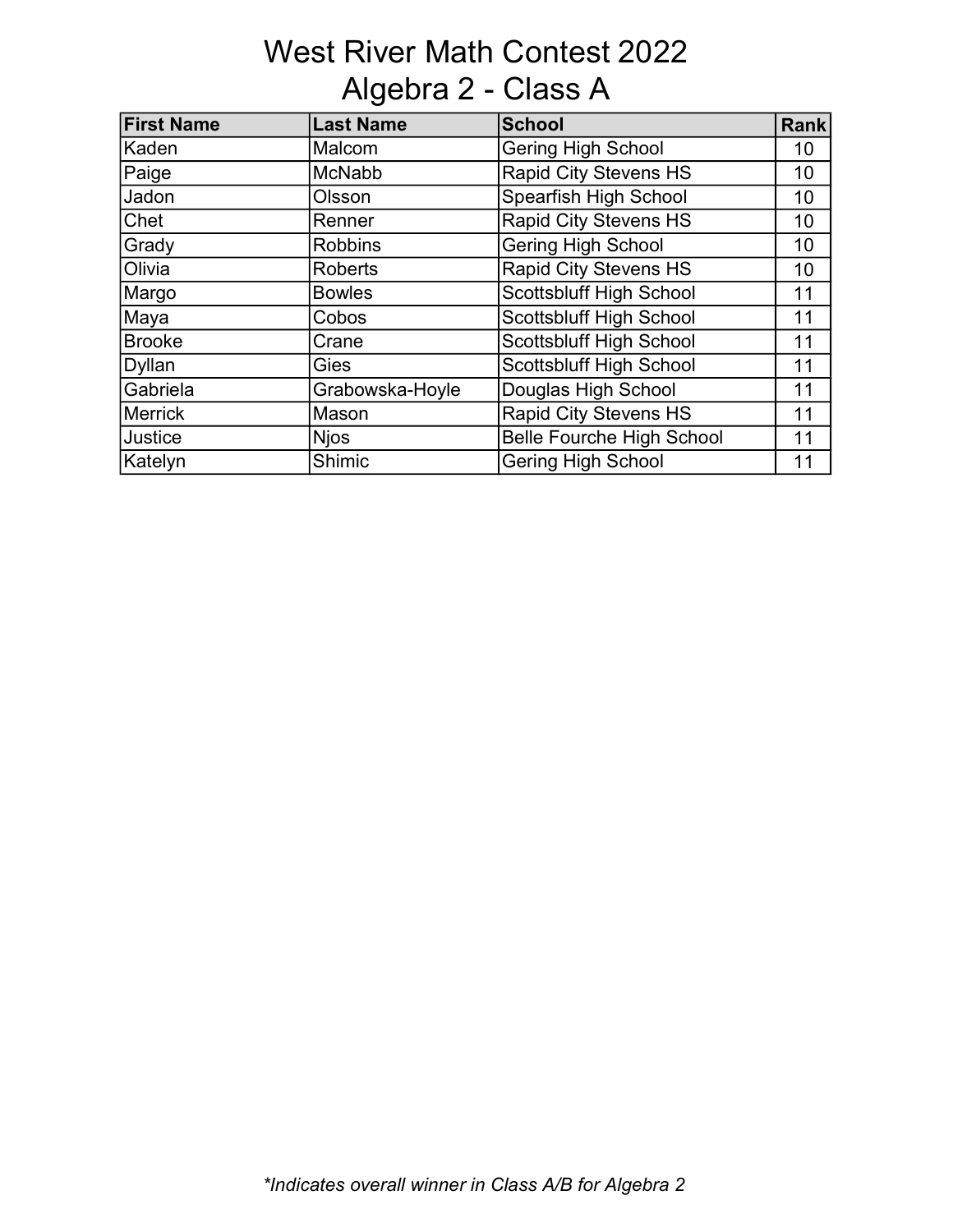# West River Math Contest 2022 Algebra 2 - Class B

| <b>First Name</b> | <b>Last Name</b>    | <b>School</b>                       | <b>Rank</b>             |
|-------------------|---------------------|-------------------------------------|-------------------------|
| Jared             | Morgan              | <b>Hot Springs High School</b>      | 1                       |
| Clairity          | Pray                | Lead-Deadwood High School           | $\overline{2}$          |
| Mackenzie         | Hollenbeck          | <b>Edgemont High School</b>         | 3                       |
| Allison           | Hill                | Rapid City Christian School         | $\overline{\mathbf{4}}$ |
| Dylan             | Naslund             | <b>Cody Kilgore Unified Schools</b> | 5                       |
| Jayda             | Reinert             | Wall School 51-5                    | 6                       |
| Madison           | Schmahl             | St. Thomas More High School         | 6                       |
| Kaylen            | <b>Spotted Bear</b> | Wall School 51-5                    | 6                       |
| Sarah             | Ambrose             | Rapid City Christian School         | $\overline{7}$          |
| Burk              | <b>Blasius</b>      | Wall School 51-5                    | $\overline{7}$          |
| Channing          | <b>Bloedel</b>      | Lead-Deadwood High School           | $\overline{7}$          |
| Shaleena          | Kingsley            | Colome High School                  | $\overline{7}$          |
| Faith             | Stoddard            | Rapid City Christian School         | $\overline{7}$          |
| Lily              | Woodruff            | St. Thomas More High School         | $\overline{7}$          |
| Moriah            | Coyle               | Rapid City Christian School         | 8                       |
| Sidney            | Garcia              | <b>Custer School District</b>       | 8                       |
| Gabrielle         | Holzer              | St. Thomas More High School         | 8                       |
| Sofia             | Jensen              | New Underwood High School           | 8                       |
| Paige             | Kjerstad            | Wall School 51-5                    | 8                       |
| Josh              | Kleinsausser        | <b>Hot Springs High School</b>      | 8                       |
| Quinn             | Moon                | Wall School 51-5                    | 8                       |
| Claire            | Wojtanowicz         | St. Thomas More High School         | 8                       |
| Genevieve         | Ambuul              | <b>Hot Springs High School</b>      | 9                       |
| Katelyn           | Arnold              | New Underwood High School           | 9                       |
| Emma              | Arp                 | <b>Custer School District</b>       | 9                       |
| Emily             | <b>Borkowski</b>    | <b>Custer School District</b>       | 9                       |
| Emmett            | <b>Brunner</b>      | <b>Custer School District</b>       | 9                       |
| <b>Rachel</b>     | Erk                 | <b>Newell High School</b>           | 9                       |
| Jayda             | Hunter              | Lead-Deadwood High School           | 9                       |
| Kylie             | Kallio              | <b>Rapid City Christian School</b>  | 9                       |
| Brendan           | Nelson              | <b>Edgemont High School</b>         | 9                       |
| Quade             | Parker              | <b>Custer School District</b>       | 9                       |
| Magdalynne        | <b>Preuss</b>       | <b>Hot Springs High School</b>      | $\boldsymbol{9}$        |
| Kassidy           | Roseberry           | Cody Kilgore Unified Schools        | 9                       |
| Ethan             | Savage              | <b>Hot Springs High School</b>      | 9                       |
| Byron             | <b>Skinner</b>      | <b>Cody Kilgore Unified Schools</b> | 9                       |
| <b>Brodi</b>      | Sundall             | Wall School 51-5                    | 9                       |
| Emma              | Vandenbark          | Colome High School                  | 9                       |
| Elliot            | <b>Bearsheart</b>   | Wakpala                             | 10                      |
| Kimberly          | Johnson             | <b>Newell High School</b>           | 10                      |
| Allison           | Keehn               | Lead-Deadwood High School           | 10                      |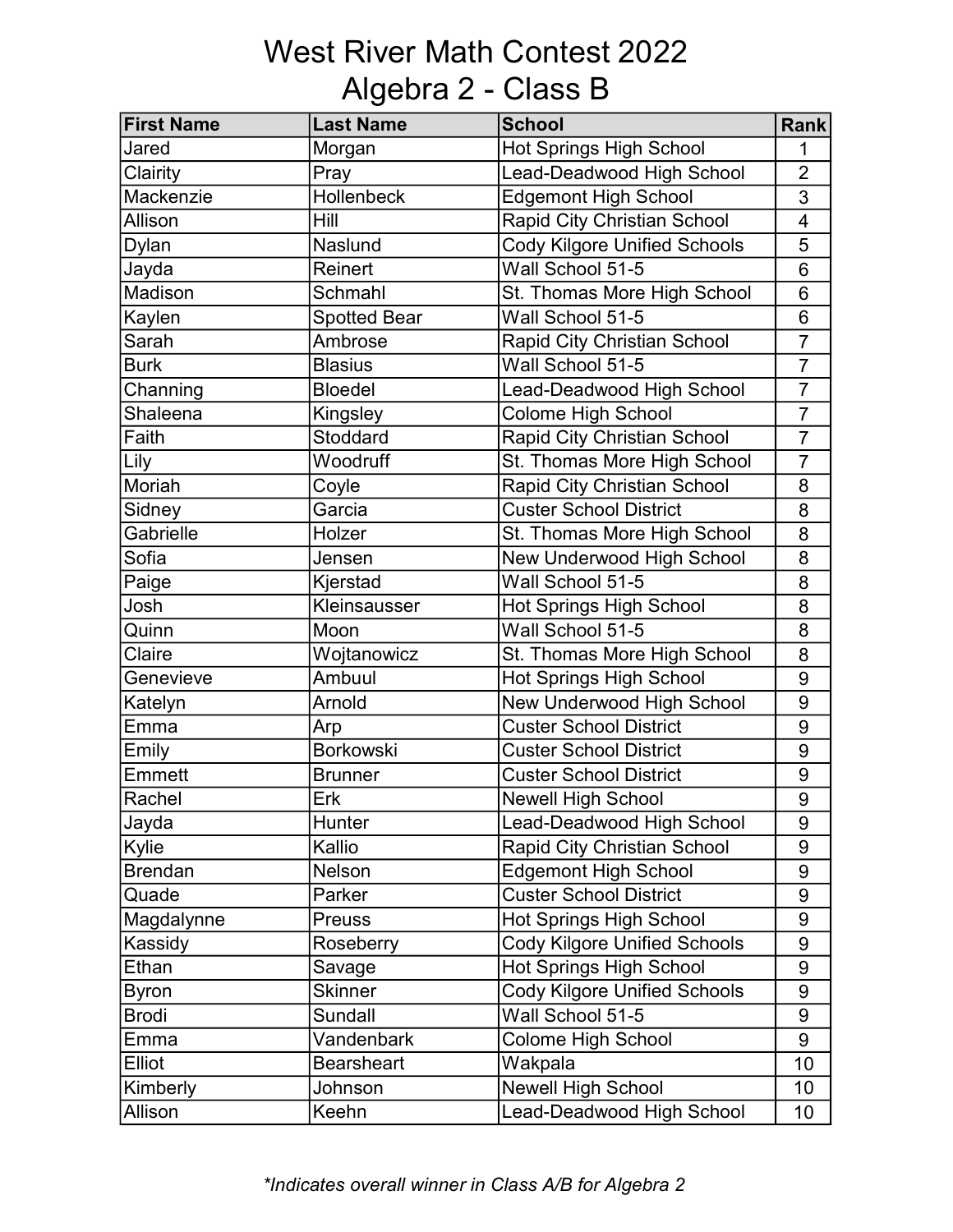# West River Math Contest 2022 Algebra 2 - Class B

| <b>First Name</b> | <b>Last Name</b> | <b>School</b>               | Rank |
|-------------------|------------------|-----------------------------|------|
| Tianna            | Larson           | Colome High School          | 10   |
| Jagger            | Livengood        | Lead-Deadwood High School   | 10   |
| Kaitlyn           | Martin           | Lead-Deadwood High School   | 10   |
| Katelyn           | Nelson           | Custer School District      | 10   |
| Reese             | Ross             | St. Thomas More High School | 10   |
| Kira              | Weter            | St. Thomas More High School | 10   |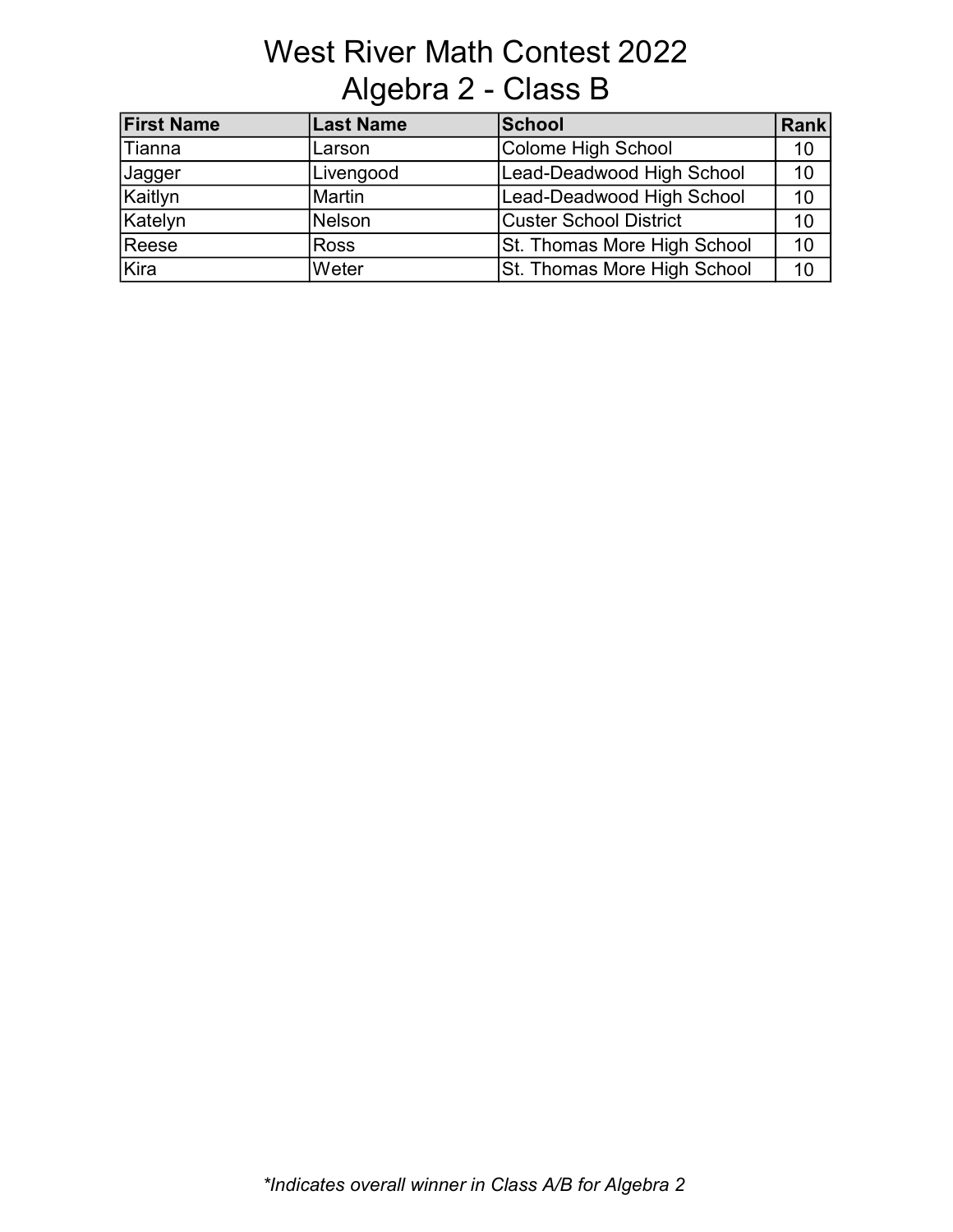#### West River Math Contest 2022 Advanced Math - Class A

| <b>First Name</b> | <b>Last Name</b> | <b>School</b>                    | <b>Rank</b>              |
|-------------------|------------------|----------------------------------|--------------------------|
| *Dillon           | Archbold         | <b>Scottsbluff High School</b>   | 1                        |
| Adam              | Wood             | <b>Sturgis Brown High School</b> | $\overline{2}$           |
| Gurnoor           | Hayer            | Gering High School               | 3                        |
| Maria             | Woroniecki       | Douglas High School              | $\overline{\mathcal{A}}$ |
| Zoe               | Arthapignet      | Spearfish High School            | 5                        |
| Arabella          | <b>Blom</b>      | <b>Rapid City Stevens HS</b>     | 6                        |
| Isaiah            | Jones            | <b>Scottsbluff High School</b>   | 6                        |
| Grace             | Ligtenburg       | Spearfish High School            | $6\phantom{1}$           |
| Michael           | Sorenson         | <b>Chadron High School</b>       | 6                        |
| Caden             | <b>Thomsen</b>   | <b>Belle Fourche High School</b> | 6                        |
| Owen              | Cass             | <b>Sturgis Brown High School</b> | $\overline{7}$           |
| Theodore          | Long             | <b>Belle Fourche High School</b> | $\overline{7}$           |
| Madison           | Reece            | Spearfish High School            | $\overline{7}$           |
| Mason             | <b>Barrett</b>   | <b>Gering High School</b>        | 8                        |
| Alison            | <b>Bradford</b>  | Gering High School               | 8                        |
| Andrew            | Krum             | Spearfish High School            | 8                        |
| Anika             | Main             | <b>Belle Fourche High School</b> | 8                        |
| Caley             | Murphy           | Douglas High School              | 8                        |
| Mataya            | Ward             | <b>Belle Fourche High School</b> | 8                        |
| Regan             | Fuller           | <b>Gering High School</b>        | 9                        |
| Lily              | Polk             | <b>Scottsbluff High School</b>   | 9                        |
| Kaydence          | Anderson         | Scottsbluff High School          | 10                       |
| Ava               | <b>Bailey</b>    | Spearfish High School            | 10                       |
| <b>Taylor</b>     | Hafeman          | Scottsbluff High School          | 10                       |
| Teyla             | <b>Huff</b>      | <b>Scottsbluff High School</b>   | 10                       |
| Grant             | Kildow           | <b>Scottsbluff High School</b>   | 10                       |
| Cassidy           | Nesheim          | <b>Chadron High School</b>       | 10                       |
| Gage              | Newberry         | <b>Gering High School</b>        | 10                       |
| Kaitlyn           | Peterson         | Gering High School               | 10                       |
| Dawson            | Yung             | Scottsbluff High School          | 10                       |
| Allison           | Hayes            | <b>Belle Fourche High School</b> | 11                       |
| Carlie            | Johnson          | <b>Sturgis Brown High School</b> | 12                       |
| Slade             | Keierleber       | <b>Sturgis Brown High School</b> | 12                       |
| Tori              | <b>McKiney</b>   | Scottsbluff High School          | 12                       |
| Devin             | Nowowiejski      | <b>Belle Fourche High School</b> | 12                       |
| Emily             | <b>Strauch</b>   | Scottsbluff High School          | 12 <sup>2</sup>          |
| Andy              | Tonsager         | <b>Belle Fourche High School</b> | 12                       |
| Hunter            | <b>Bohl</b>      | <b>Gering High School</b>        | 13                       |
| Marieda           | Kalahar          | <b>Rapid City Stevens HS</b>     | 13                       |
| Claire            | Larson           | Spearfish High School            | 13                       |
| Haylee            | O'Connor         | <b>Sturgis Brown High School</b> | 13                       |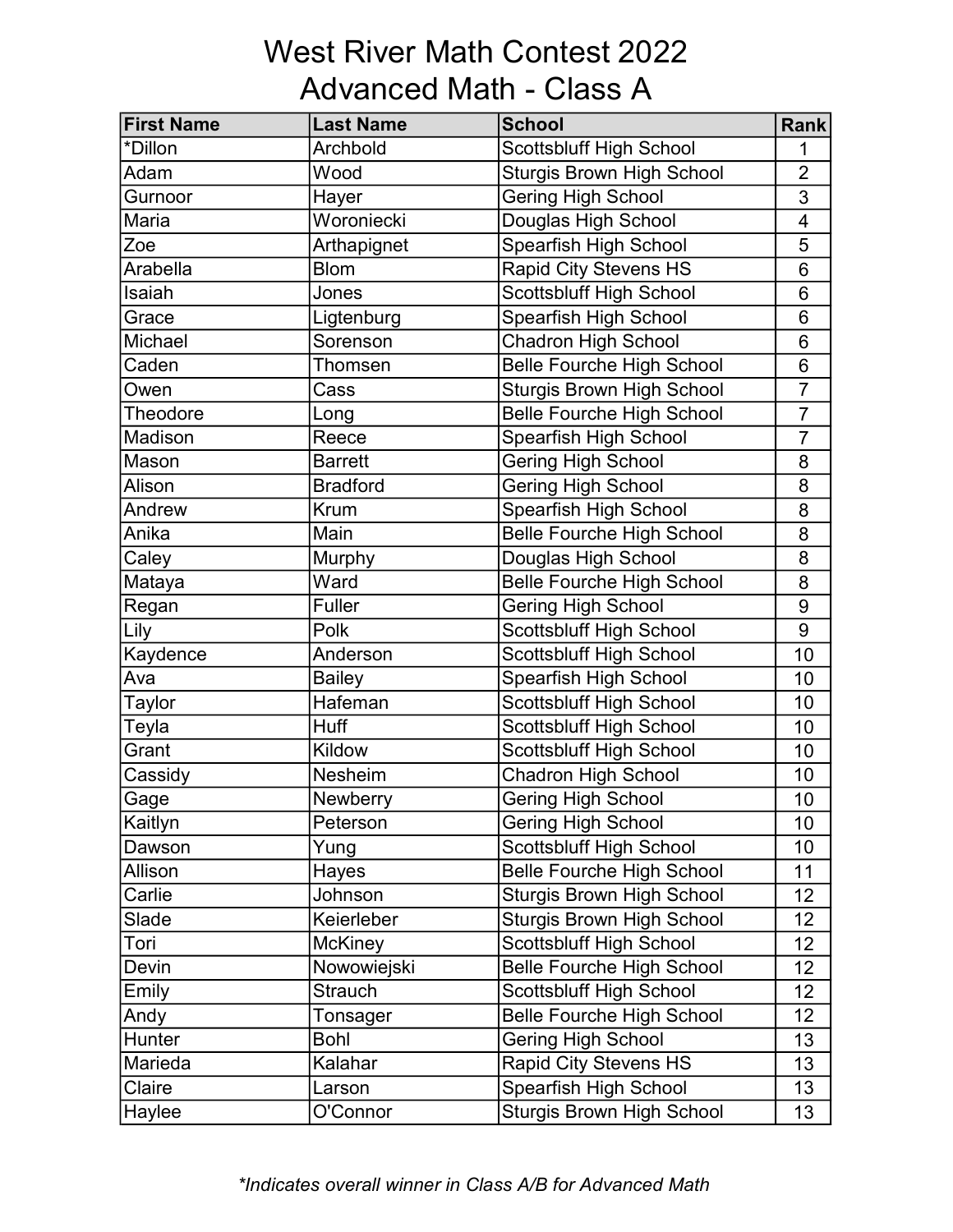### West River Math Contest 2022 Advanced Math - Class A

| <b>First Name</b> | <b>Last Name</b> | <b>School</b>                    | Rank |
|-------------------|------------------|----------------------------------|------|
| Emma              | <b>Weiss</b>     | Sturgis Brown High School        | 13   |
| Quinn             | Hasse            | <b>Rapid City Stevens HS</b>     | 14   |
| <b>Sarah</b>      | <b>Juelfs</b>    | <b>Belle Fourche High School</b> | 14   |
| Jackson           | Smith            | Chadron High School              | 14   |
| Lars              | Knutsen          | Spearfish High School            | 15   |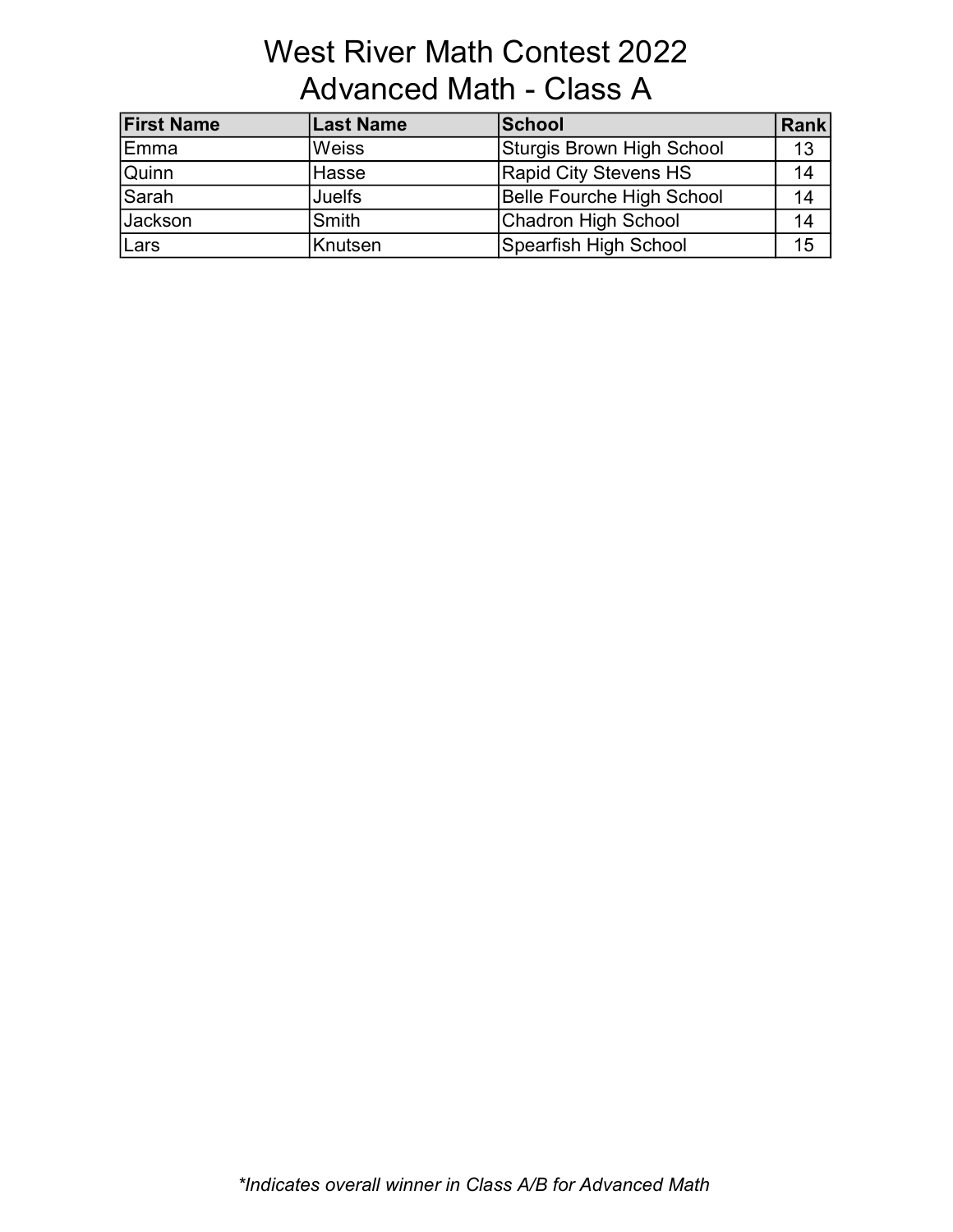### West River Math Contest 2022 Advanced Math - Class B

| <b>First Name</b> | <b>Last Name</b>    | <b>School</b>                      | <b>Rank</b>             |
|-------------------|---------------------|------------------------------------|-------------------------|
| Xavier            | <b>Thomas-Lewis</b> | <b>Kimball Public Schools</b>      | 1                       |
| Cara Jean         | Ronish              | <b>Hill City High School</b>       | $\overline{2}$          |
| Allison           | Hill                | St. Thomas More High School        | 3                       |
| Keigan            | <b>Ballard</b>      | St. Thomas More High School        | $\overline{\mathbf{4}}$ |
| Anna              | Hansen              | Edgemont High School               | 5                       |
| <b>Blair</b>      | <b>Blasius</b>      | Wall School 51-5                   | 6                       |
| Taylor            | Gaer                | <b>Newell High School</b>          | 6                       |
| Caitlynn          | Poirier             | New Underwood High School          | 6                       |
| Abbigail          | Wagner              | St. Thomas More High School        | 6                       |
| Natasha           | Winter              | <b>Hill City High School</b>       | 6                       |
| Jason             | Albertson           | St. Thomas More High School        | $\overline{7}$          |
| Ella              | <b>Bossert</b>      | Hot Springs High School            | $\overline{7}$          |
| Ethan             | Keehn               | Lead-Deadwood High School          | $\overline{7}$          |
| Caleb             | Rickenbach          | Hot Springs High School            | $\overline{7}$          |
| Charlie           | Wingert             | St Joseph Academy                  | $\overline{7}$          |
| Sophia            | Meyer               | St. Thomas More High School        | 8                       |
| Connor            | Crawford            | Wall School 51-5                   | 9                       |
| <b>Miles</b>      | Crippin             | Lead-Deadwood High School          | 9                       |
| <b>Modes</b>      | Kerr                | <b>Hot Springs High School</b>     | 9                       |
| Noveli            | Maciejewski         | <b>Custer School District</b>      | 9                       |
| Makenna           | Jacobson            | St. Thomas More High School        | 10                      |
| Carl              | Massa               | <b>Hot Springs High School</b>     | 10                      |
| Gayle             | Thompson            | Lead-Deadwood High School          | 10                      |
| Walker            | Vande Velde         | Lead-Deadwood High School          | 10                      |
| Josiah            | Williams            | <b>Rapid City Christian School</b> | 10                      |
| Jerred            | Zeigler             | Rapid City Christian School        | 10                      |
| Kaira             | Stomprud            | <b>Newell High School</b>          | 11                      |
| Stacey            | Mahaffy             | <b>Newell High School</b>          | 12                      |
| Kelley            | <b>Wicks</b>        | <b>Custer School District</b>      | 12                      |
| Tilli             | Katon               | Lead-Deadwood High School          | 13                      |
| Allison           | Mollman             | Lead-Deadwood High School          | 14                      |
| Mackenzie         | <b>Stuart</b>       | <b>Custer School District</b>      | 14                      |
| Jessica           | Woodward            | <b>Custer School District</b>      | 14                      |